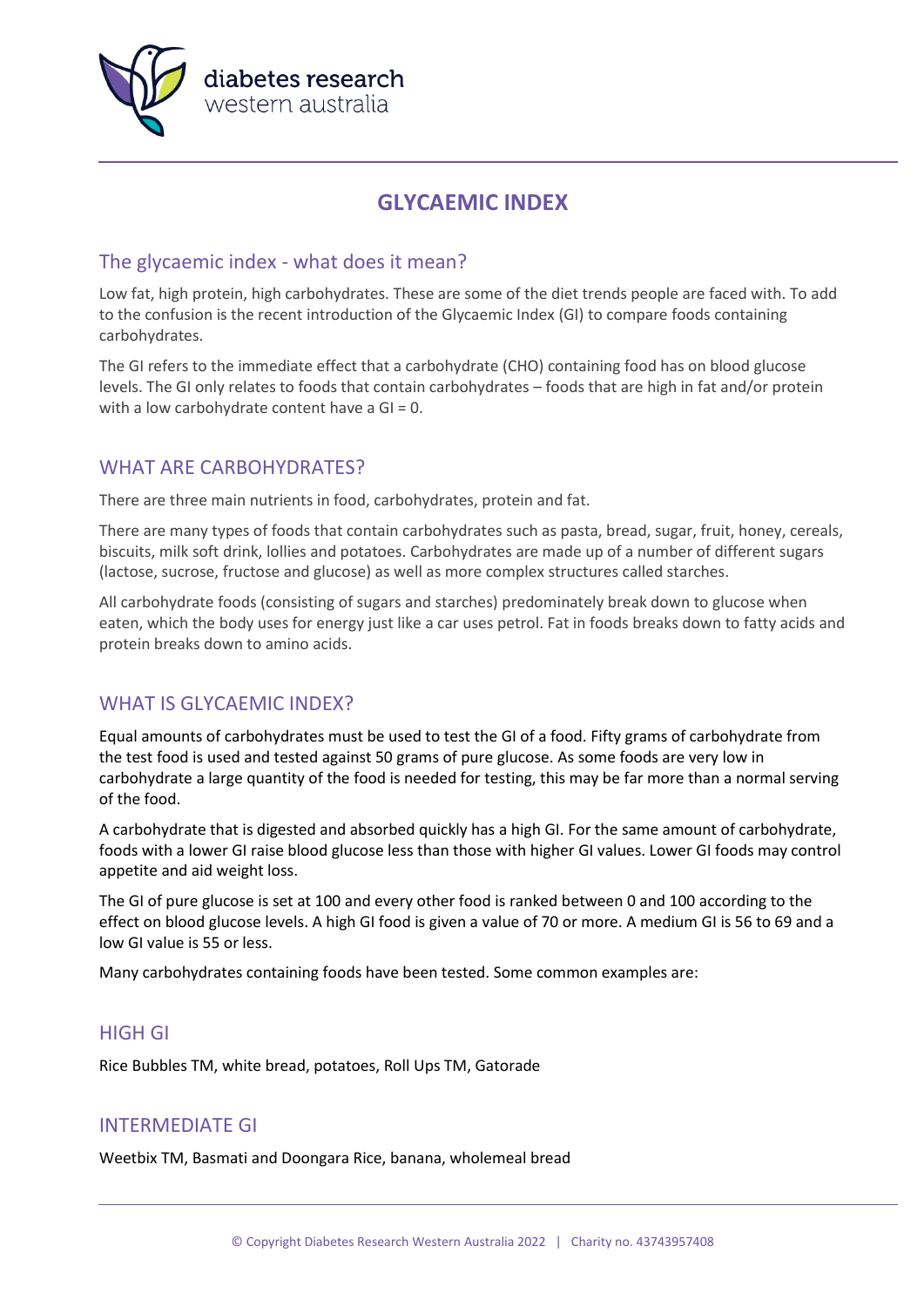

#### LOW GI

Most fruit, rolled oats, baked beans, wheat based pasta, multigrain bread, low fat milk and yoghurt. For a complete list view the books and websites listed at the end of this article. Many dieticians are concerned that more education on GI is required for the general public. Debbie Schofield, a Dietician at Diabetes Australia said "If not it may become another confusing nutrition message for the public to decipher".

Some people have been told to only eat foods with a GI less than 60. This is a restrictive and inaccurate way to use the GI, as many high GI foods such as potato and rice are still great sources of carbohydrate, vitamins, minerals and fibre and should not be omitted. Eating a wide variety of nutritious foods is still the most important aspect of your diet. Particularly foods rich in carbohydrates, low in saturated fat and high in fibre.

# SO HOW CAN YOU USE THE GLYCAEMIC INDEX?

- Try to include a low GI food at each meal. This can lower the affect of the whole meal on your blood glucose level. Low GI foods are also very filling and may assist people to lose weight.
- Consider both the GI and the amount of carbohydrate the food contains. For example, watermelon (a high GI food, 72) is low in carbohydrate. You need to eat 1kg to consume 50g of carbohydrate. Spiral pasta (a low GI food, 48) is high in carbohydrate. You need to eat only 200g (1 1/3 cups) to consume 50g carbohydrate.
- Use the GI to compare foods of similar composition and in the same food group.
- It is OK to still consume foods with a high GI when eaten with a lower GI food.

### THE GLYCAEMIC INDEX CAN PARTICULARLY BENEFIT YOU IF YOU:

- Have Diabetes (assist in maintaining blood glucose levels)
- Are trying to lose weight (increase feeling of fullness, decrease appetite)
- Wish to reduce the risk of heart disease (improve levels of good cholesterol)
- Are striving for peak sports performance (increase endurance and aid recovery)

The presence of fat, fibre and starch determine how quickly we digest and absorb the glucose from carbohydrates. The presence of fat can lower the GI of a food. Be cautious of high fat foods that have a low GI, especially if the fat is mainly from animal products. For example the GI of chocolate is 49, lower than white bread, however white bread has far less calories and fat and provides more fibre.

#### THE GI SYMBOL

A new labelling system was launched in Australia in 2002 called the GI Symbol. This is to inform consumers of the GI of food products. Remember to look for foods that are lower in fat and higher in fibre first and then consider the GI once a healthy choice has been made.

The GI symbol can assist you in making healthy choices as all foods displaying the GI symbol have acceptable kilojoule, total and saturated fat, sodium and where appropriate fibre and calcium levels. There